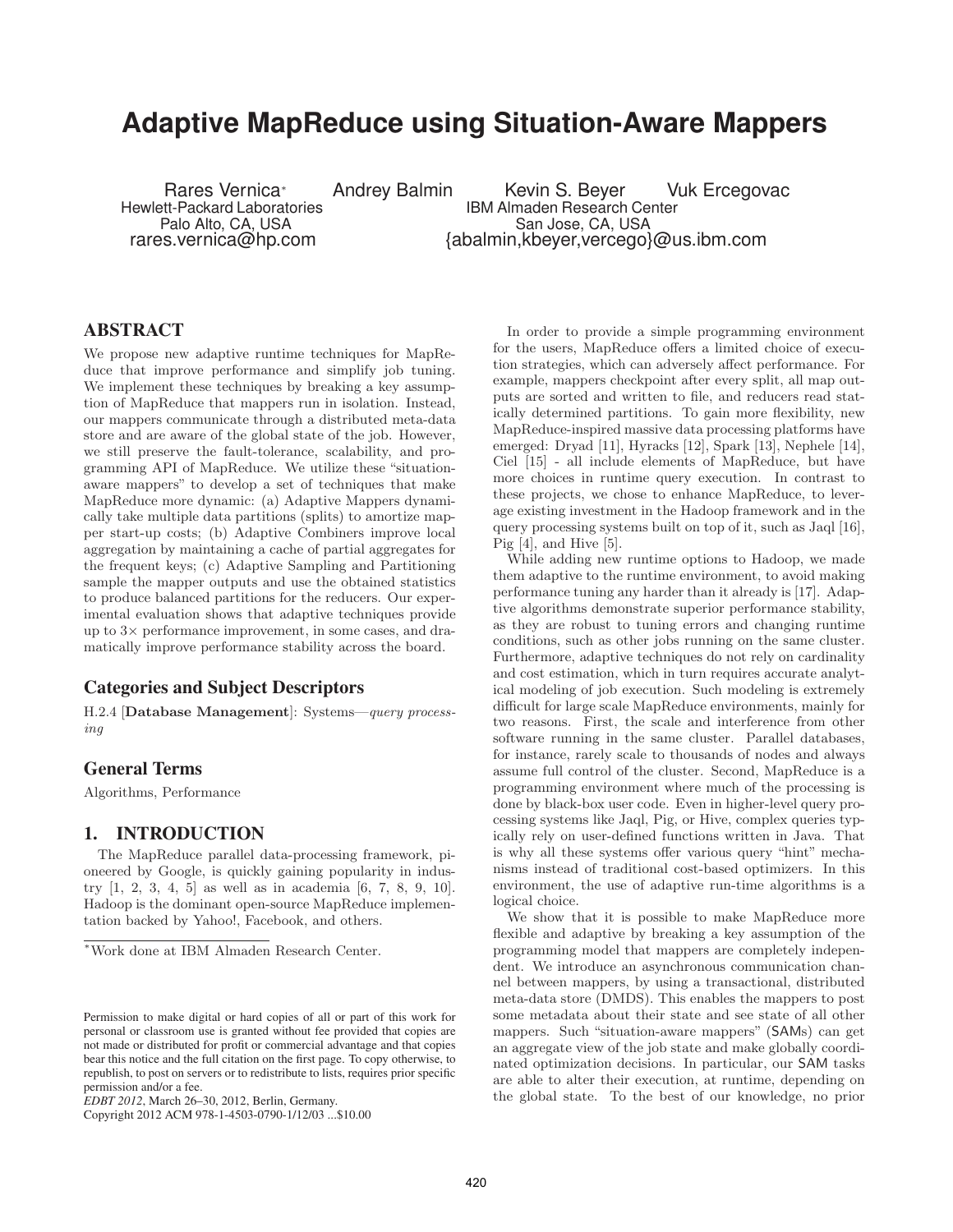

Figure 1: Adaptive techniques in SAMs and their communication with DMDS.

system supports such general intra-task adaptivity.

The independent mappers assumption allows MapReduce to flexibly partition the inputs, arbitrarily order their processing, and safely reprocess them in case of failures. While implementing SAMs we had to be careful to satisfy key MapReduce assumptions about scalability and fault tolerance, and not introduce noticeable performance overhead. For instance, SAMs can be executed in any order and reexecuted at any time. We also avoid synchronization barriers and pay special attention to recovery from task failures in the critical path.

We utilize SAMs in a number of adaptive techniques: Adaptive Mappers dynamically control the checkpoint interval, Adaptive Combiners use best-effort hash-based aggregation of map outputs, Adaptive Sampling uses some early map outputs to produce a global sample of their keys, and Adaptive Partitioning dynamically partitions map outputs based on the sample. Figure 1 shows the adaptive techniques in the SAMs and their communication with DMDS.

Adaptive Mappers (AMs) dynamically change the granularity of checkpoints to trade off system performance, load balancing, and fault tolerance. MapReduce (and its Hadoop implementation) support intra-job fault tolerance by running a separate map task and checkpointing the output for every input data partition, called a split. This makes split size an important tuning parameter because having too few splits results in poor load balancing and decreased performance under faults, while with too many splits the overhead of starting and checkpointing the tasks may dominate the job's running time. In contrast, AMs make a decision after every split to either checkpoint or take another split and "stitch" it to already processed one(s). As a result we get the best of both worlds: minimum task startup overhead and dynamic load balancing.

Adaptive Combiners (ACs) perform local aggregation in a fixed-size hash table kept in a mapper, as does Hive and as was suggested in [18]. However, unlike these systems, once the hash table is filled up, it is not flushed. An AC keeps the hash table and starts using it as a cache. Before outputting a result, the mapper probes the table and calls the local aggregation function (i.e. combiner) in case of a cache hit. The behavior in case of a cache miss is determined by a plugable replacement policy. We study two replacement policies: No Replacement (NR) and Least Recently Used (LRU). Our experimental evaluation shows that NR is very efficient - its performance overhead is barely noticeable even when map outputs are nearly unique. LRU overhead is substantially higher, however it can outperform NR, if map output keys are very skewed or clustered, due to a better cache hit ratio.

While ACs use an adaptive algorithm, their decisions are local and thus do not utilize SAMs. However, we employ SAM-based Adaptive Sampling technique, described next, to predict if AC will benefit query execution and decide which replacement policy and cache size to use. Also, AMs further

improve performance benefit of ACs as they increase the amount of data that gets combined in the same hash table. Adaptive Sampling (AS) collects a sample of map output keys and aggregates them into a global histogram. During its initial "sampling" phase, every AM writes a subset of the output keys to a separate sample file, and continuously updates the DMDS with whatever information is needed to determine if a sufficient sample has been accumulated. For example, if the  $AS$  stopping condition is to generate k samples, every mapper will increment a sample size counter in the DMDS every time it appends its sample file with  $k/100$ output keys. The first mapper that detects that the stopping condition has been satisfied, becomes the leader, collects all the sample files, and aggregates them into one histogram. AS utilizes AMs to take the input splits in random order, thus the histogram is equivalent to what a coarse block-level sampling would produce.

AS has two main advantages over static, pre-determined, sampling runs that have been proposed in the parallel database literature [19, 20] and used in Pig [4]. First, AS is more efficient since the map outputs used in the sample do not need to be produced again by the main query run. However, the main advantage is the ability of AS to determine when to stop sampling at runtime, based on a global condition, e.g. the total number of keys output by all mappers. For complex queries, e.g. with black-box predicates, this avoids sample runs that are either too big or too small, often by a very large margin.

The histogram produced by AS has many uses. One that we already mentioned is tuning parameters of AC. Another important one is Adaptive Partitioning (AP), which allows us to change the partitioning of map outputs among the reducers based on the histogram produced by AS. In particular, AP can produce equal-sized range partitions to support parallel sort of map outputs, or reduce skew in joins. In the future we plan to use AS outputs in other adaptive optimization decisions, both within a Hadoop job (e.g. join methods) and between the jobs (e.g. join order).

Hadoop's flexible programming environment allowed us to implement SAMs and use them in adaptive techniques without any changes to Hadoop itself. Instead, the adaptive techniques are packaged as a library that can be used by Hadoop programmers through a simple API. Notice that the original programming API of MapReduce remains completely unchanged. In order to make the adaptive techniques completely transparent to the user, we also implemented them inside the Jaql [16] query processor. Our distributed meta-data store utilizes Apache ZooKeeper [21, 22], a transactional, distributed coordination service.

Our adaptive techniques are implemented in the context of Hadoop and Jaql, and the rest of the paper describes them in this context. However, the general ideas of SAMs and adaptive techniques are applicable more broadly. It should be relatively easy to adopt these idea to other systems that include elements of MapReduce, such as Dryad [11], Hyracks [12], Spark [13], Nephele [14], not to mention other Hadoop-based query processing systems like Hive and Pig.

The main contributions of this paper are:

- We propose SAMs that use a transactional meta-data store to exchange information about their state and collaboratively make optimization decisions.
- We employ SAMs to build a number of adaptive opti-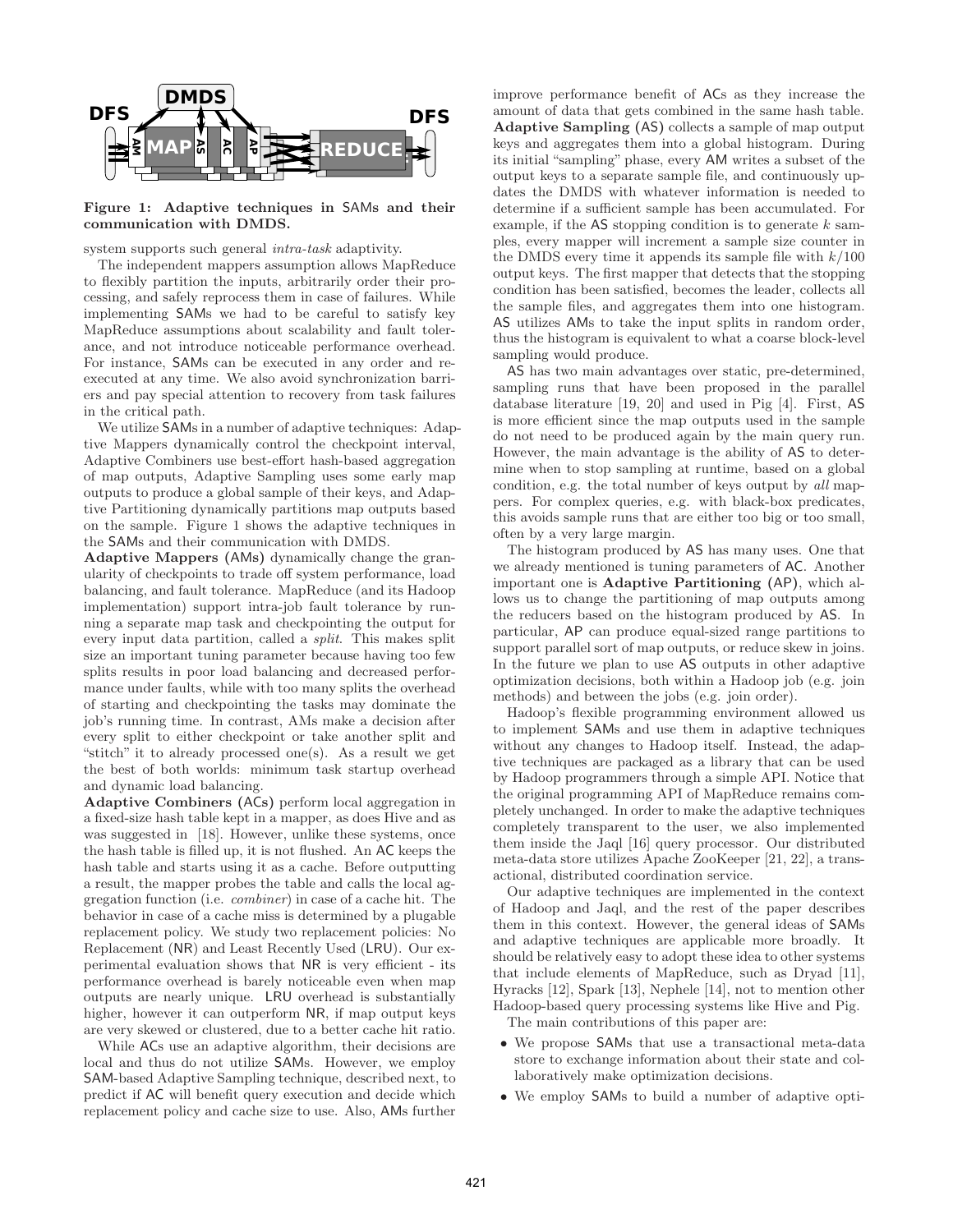

Figure 2: Data flow in a MapReduce computation.

mization techniques that preserve fault tolerance, scalability, and programmability of MapReduce.

• An experimental evaluation demonstrates up to  $3\times$  performance improvements over the existing state-of-the-art techniques, as well as superior performance stability.

The rest of the paper is organized as follows. We start with some background information on MapReduce and the distributed meta-data store we use, in Section 2. We describe SAMs and the adaptive techniques in Section 3. Section 4 contains experimental evaluation of all the techniques. We discuss related work in Section 5 and conclude in Section 6.

# **2. PRELIMINARIES**

# **2.1 MapReduce and Hadoop**

MapReduce [3] is a popular paradigm for data-intensive parallel computation in shared-nothing clusters. Example applications for the MapReduce paradigm include processing crawled documents, Web request logs, etc. In the opensource community, Hadoop [1] is a poplar implementation of this paradigm. In MapReduce, data is initially partitioned across the nodes of a cluster and stored in a distributed file system (DFS). Data is represented as (key, value) pairs. The computation is expressed using two functions:

```
map (k1, v1) \rightarrow list(k2, v2);
reduce (k2, list(v2)) \rightarrow list(k3, v3).
```
Figure 2 shows the data flow in a MapReduce computation. The computation starts with a map phase in which the map functions are applied in parallel on different partitions of the input data, called splits. A map task, or mapper, is started for every split, and it iterates over all the input (key, value) pairs applying the map function. The (key, value) pairs output by each mapper are hash-partitioned on the key. The pairs are sorted in a fixed-size memory buffer. Once the buffer is filled up, the sorted run, called a spill is written to the local disk. At the end of the mapper execution all the spills are merged into a single sorted file. At each receiving node, a reduce task, or reducer, fetches all of its sorted partitions during the shuffle phase, and merges them into a single sorted stream. All the pair values that share a certain key are passed to a single reduce call. The output of each reduce function is written to a distributed file in the DFS.

Besides the map and reduce functions, the framework also allows the user to provide a combine function that is executed on the same nodes as mappers right after the map functions have finished. This function acts as a local reducer, operating on the local (key, value) pairs. This function allows the user to decrease the amount of data sent through the network. The signature of the combine function is:



Figure 3: Serialize, deserialize, disk read, disk write and sort operations performed to apply the combine function.

combine  $(k2, list(v2)) \rightarrow list(k2, v2)$ .

In Hadoop, the combine function is applied once the outputs have been sorted in the memory, just before they are spilled to disk. At the end of the map execution, when all the spills are merged into a single output file, the combiner function is applied again on the merged results. Figure 3 shows the sequence of operations necessary for applying combiners.

Each node in the cluster has a fixed number of "slots" for executing map and reduce tasks. A node will never have more map or reduce tasks running concurrently than the corresponding number of slots. If the number of mappers of a job exceeds the number of available map slots, the job runs with multiple "waves" of mappers. Similarly, the reducers could also run in multiple waves.

#### **2.2 Distributed Meta-data Store**

One of the main components of our SAM-based techniques is a distributed meta-data store (DMDS). The store has to perform efficient distributed read and writes of small amounts of data in a transactional manner. We use Apache ZooKeeper [21, 22], an open-source distributed coordination service. The service is highly available, if configured with three or more servers, and fault tolerant. Data is organized in a hierarchical structure similar to a file system, except that each node can contain both data and sub-nodes. A node's content is a sequence of bytes and has a version number attached to it. A ZooKeeper server keeps the entire structure and the associated data cached in memory. Reads are extremely fast, but writes are slightly slower because the data needs to be serialized to disk and agreed upon by the majority of the servers. Transactions are supported by versioning the data. The service provides a basic set of primitives, like create, delete, exists, get and set, which can be easily used to build more complex services such as synchronization and leader election. Clients can connect to any of the servers and, in case the server fails, they can reconnect to any other server while sequential consistency is preserved. Moreover, clients can set watches on certain ZooKeeper nodes and they get a notification if there are any changes to those nodes. Please note that the techniques described in this paper are not limited to ZooKeeper.

For the rest of the paper we refer to DMDS as ZooKeeper. However, Other transactional stores, like Memcached, or even an RDBMS could also be used in place of ZooKeeper, though probably not with the same levels of performance.

## **3. ADAPTIVE MAPREDUCE**

In this section we describe a set of techniques for making the MapReduce framework more adaptive to the input data and runtime conditions. These techniques affect different parts of a MapReduce job, yet all of them are implemented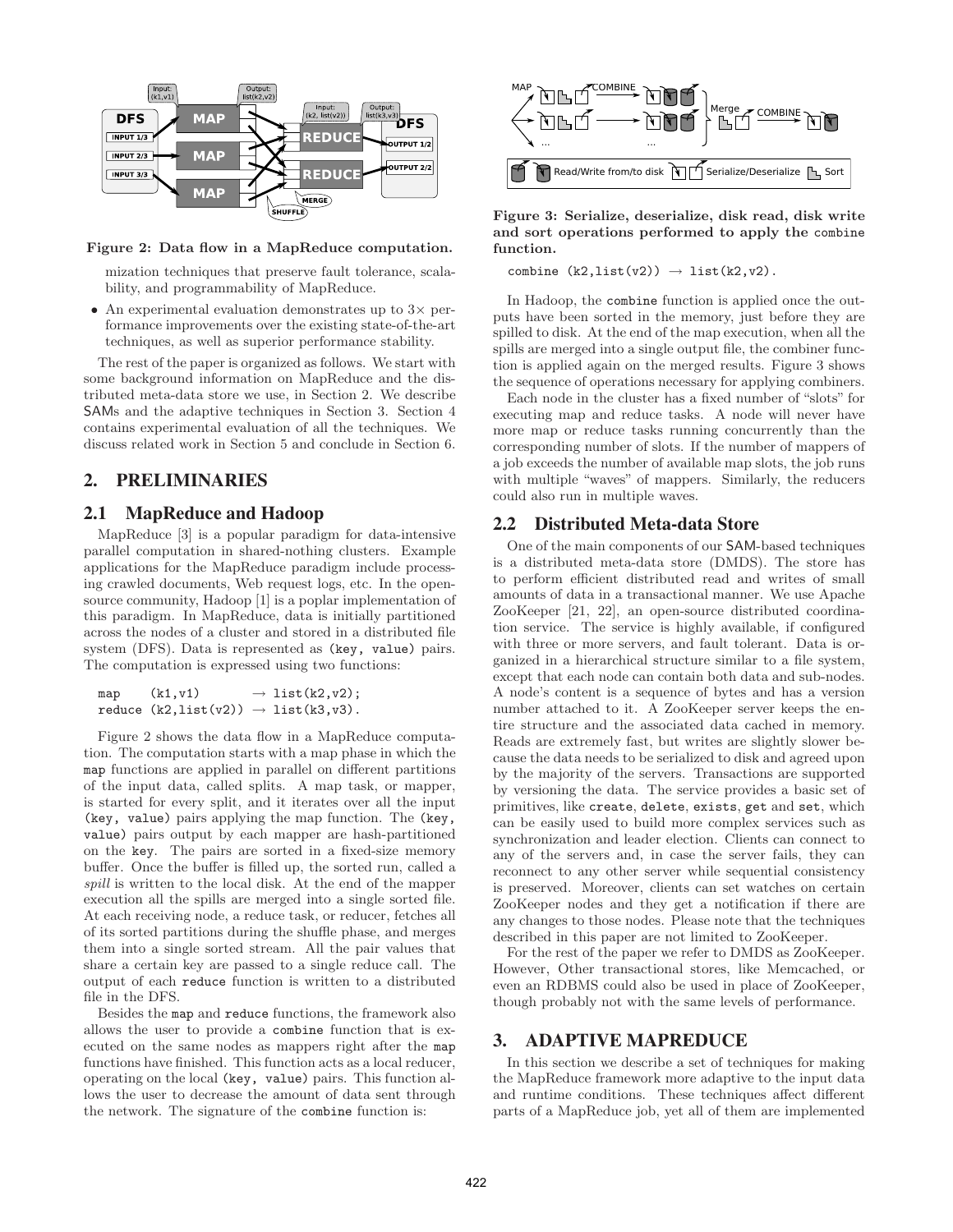

Figure 4: Local split assignment in AMs.

inside the map tasks and they all rely on DMDS for global communication, i.e., they utilize SAMs.

The advantages of our SAM-based techniques are two-fold. First, we dynamically alter job execution based on the map input, output, and the environment. This allows us to relieve the user, or the high-level-language compiler, of making the right choices before each job starts. Second, we decentralize the decision making for such changes. Note that all the decisions are made by SAMs as DMDS provides only an API for data access and does not execute any user code. This reduces the load on the coordinator, and prevents it from becoming a bottleneck. It also makes the decision process more flexible as decisions that affect only the local scope are made individually by each SAM.

#### **3.1 Adaptive Mappers**

In MapReduce, there is a one-to-one correspondence of map tasks and partitions of input data, called splits, that they process. To balance the workload across the cluster, a job can have many waves of mappers, i.e., more map tasks than map slots available to execute them. However, having more mappers increases task scheduling and starting overhead. The startup overhead may include running user code to perform job-specific setup tasks, such as loading reference data, which can become a significant portion of the running time. At the same time, having smaller splits tends to reduce the benefit from applying a combiner, since MapReduce checkpoints results of every mapper.

An AM dynamically "stitches" a set of splits into a single virtual split assigned to a mapper, thus changing the checkpoint interval as the mapper is running. AMs decouple the number of splits from the number of mappers and obtain the best of both worlds. That is, load balancing, reduced scheduling and starting overhead, and combiner benefit.

The decoupling is achieved as follows. The split location information is stored in DMDS. A fixed number of mappers are started and they compete for splits. Every time an AM finishes processing a split, it makes a decision to stop or to take a new split from DMDS and concatenate it to the existing one, transparently to the map function. The split assignment conflicts are resolved using the transaction capabilities of DMDS.

Figure 4 shows the main flow of execution and the data structures of our ZooKeeper-based AM implementation.In the first step (marked with "1" in the figure), the MapReduce client creates the AM data structure in ZooKeeper. For each job, we create a locations and an assigned node. The locations node contains metadata for all input splits, organized by hosts where these splits are available. On multirack clusters, hosts are further organized by rack and datacenter. The assigned node will contain information about which split got processed by which map.

In step 2, the client uses *virtual* splits to start mappers. When the virtual splits are initialized, they connect to

ZooKeeper and retrieve a list of the real splits, which are local to the current host (step 3). In step 4, AM picks a random split from the list and tries to lock it. The randomness helps us minimize the number of locking collisions between AMs working on the same host. For example, Map2 tries to lock Split1 for processing, by creating a node for Split1 under the assigned node. The created node contains the ID of the map. If the node creation succeeded the map has locked the split and can process it (step 5). After all the data from the chosen split is processed, the map tries to pick a new split. If it succeeds, mapper processing continues unaffected. The split switch is transparent to the map function unless it explicitly asks for the location of the split. When mappers finish processing local splits, they start processing any unprocessed remote splits. They do this by selecting a random unfinished host and subtracting the list of assigned splits from the list of available splits at that host. If no more splits are available in ZooKeeper, mappers end their execution.

As mappers process splits and accumulate output data, we have to keep in mind that the output data has to be sorted and shuffled, and in case of mapper failure, the data has to be reprocessed. After each split they process, AMs decide if they should pick another split or stop execution, based on how long they've been running, how many splits they processed, and how much output they produced. For instance, an AM stops execution if the size of its output exceeds a pre-determined threshold. The intuition is that if map output size is significant, it will be advantageous to start the shuffle early and overlap it with the mappers. Once an AM stops, the reducers can start copying its output.

Additionally, a user may choose to specify a time limit  $t$ to mitigate performance impact of failures. An AM will not take any more splits if it had been running longer than t. Given a mean time between failures (MTBF), it is possible to automatically optimize t by doing a simple cost-benefit analysis. The cost of taking an additional split is paid for during failures when more work must be redone, but the benefit eliminates per-split start-up time during normal processing. Every AM observes how long it's been running, and remembers how long the map start-up took.

If mappers in the earlier waves decide to stop, mappers in the later stages get to process the rest of the data. The AMs of the last wave do not stop until all splits are processed.

#### *3.1.1 Hadoop Implementation Details*

We implemented adaptive mappers in Hadoop by creating a new input format and a new record reader. The new input format and record reader wrap the job's original input format and record reader. When Hadoop asks the input format for the splits, the real splits are stored in ZooKeeper and a number of virtual splits are created and returned. When Hadoop asks the record reader to read a record from a virtual split, a real split is fetched and the record is read from it instead.

To facilitate multiple waves of mappers, we start, by default, four times more AMs than slots in the cluster. From our experience during experimental evaluation, four waves of mappers provided most of the benefit from overlapping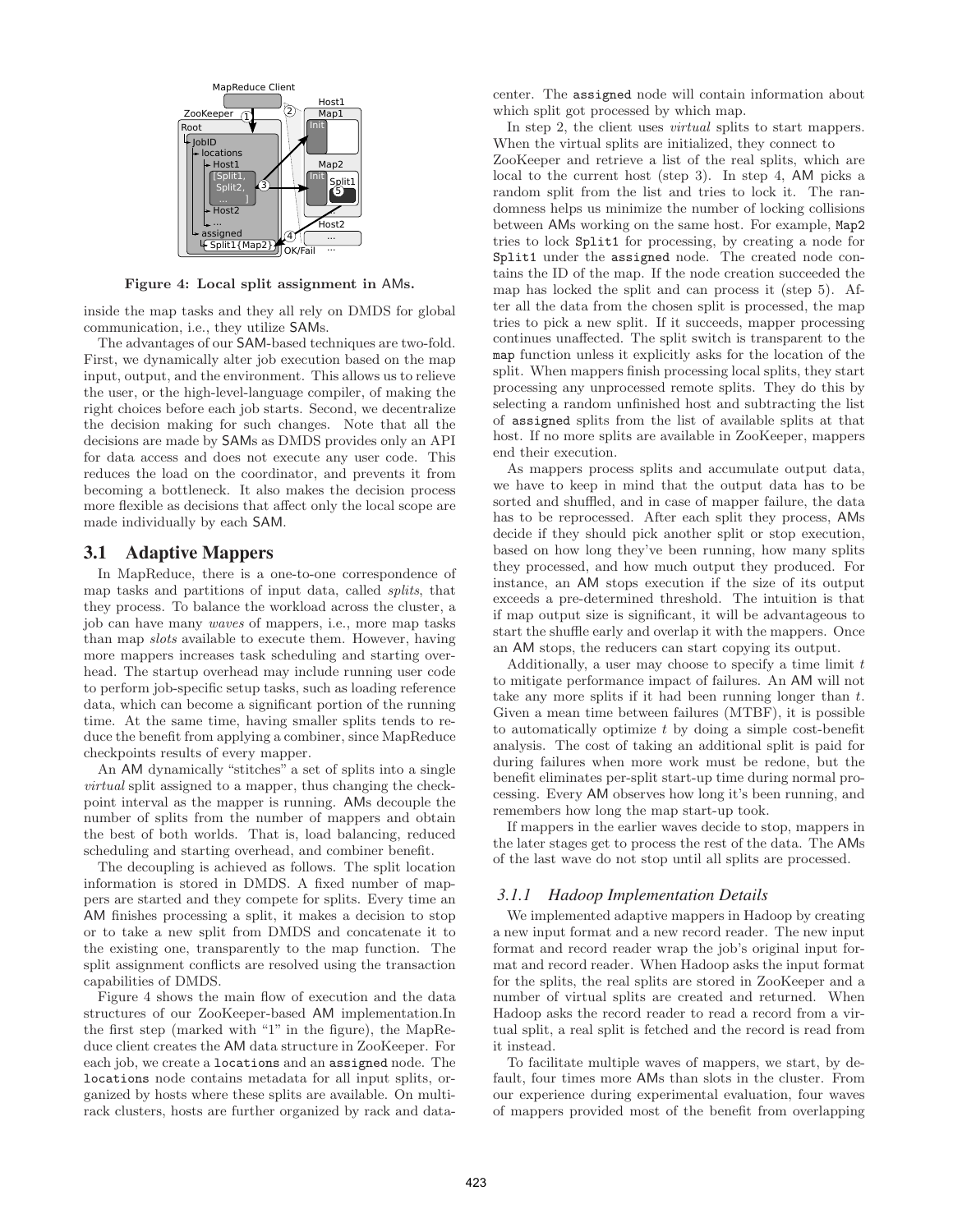the map and shuffle phases, without introducing too much overhead. If advanced users specify a AM time limit, they should also manually adjust the number of waves based on their expectation of the map running time. A better alternative to starting a fixed number of waves would be to modify Hadoop framework to allow new virtual splits to be created during job execution, as needed. However, that is outside the scope of this work. The wave notion is logical, but Hadoop runtime allocates sequential IDs to the map tasks, starting from 0. Given  $n$  total map tasks and  $k$  map slots, we consider map tasks with IDs  $n - k - 1$  to  $n - 1$ as the last wave. In general, is this Hadoop feature was not available we could utilize DMDS to designate the last k AMs to start as last wave.

We currently do not support speculative execution of AMs. Though we could implement it, we have not observed any need for it. Speculative execution is only beneficial for jobs with long-running, unbalanced tasks. AMs avoid this problem by using, by default, a relatively small real split size, e.g. a fraction of a DFS data block, since the split switch overhead is minimal.

#### *3.1.2 Fault-tolerance*

An important aspect of the MapReduce framework is its fault-tolerance. Because AMs manage the splits themselves, special care needs to be taken to handle task failures. Essentially, as a mapper gets splits, those splits are not processed by other mappers. If a mapper fails we need to make sure that the splits that it tried to process are eventually processed (possibly by other mappers).

AM failure resolution relies on the fact that MapReduce automatically restarts failed mappers. A restarted AM scans the assigned node and remove all the entries assigned to the virtual split of this AM, which were locked by the previous execution attempt of the same task. Thus, the splits assigned to the previous attempt become available for reassignment. In order for the other mappers to learn about the newly available splits, they read the assigned node when they run out of splits. In this way other mappers can help balance the workload that needs to be redone.

#### *3.1.3 Scheduling Support*

AMs take special care to cooperate with the MapReduce scheduling algorithms. The default Hadoop scheduler is based on a FIFO queue and it always assigns all the map tasks of a job to the available slots before taking any map tasks of the next job in the queue. Thus, the FIFO scheduler operates the same way with regular mappers and with AMs.

In contrast, the FAIR scheduler [23], that has gained popularity in large shared clusters, divides slots between multiple jobs and schedules tasks of all the jobs at the same time. FAIR avoids starvation of a smaller job that arrives in the system after a large job by reducing the number of slots allocated to the large job. Now, as some map task of a large job finishes, its slot can be used to run the tasks of a smaller job. Thus, the large job gets throttled down to let the small job finish first. FAIR policy typically results in much better average response time for batches of jobs than FIFO. Notice, that FAIR relies on large jobs having many waves of mappers to throttle them down. This is usually the case for normal mappers. However, AMs may finish the entire job in one wave, in which case FAIR performance regresses to that of FIFO.

To support FAIR, AMs include a mechanism to respect slot allocations and shut down some mappers if the allocation shrinks. To achieve this, we store the number of slots allocated to every job in ZooKeeper. We introduced a small modification to FAIR scheduler code, so that every time this number gets changed by the scheduler it is also updated in ZooKeeper. We also maintain in ZooKeeper a number of currently running AM tasks for each job. Every time a nonlast-wave AM tries to take a new split, it reads these two counters for its job, and if the number of running AMs exceeds the current allocation, the AM terminates. Last wave AMs do not do this check to guarantee job completion. Note that if FAIR increases slot allocation for an adaptive job, new AMs will be started by Hadoop.

For more advanced schedulers that need to understand performance characteristics of a job, other changes may be needed to support AMs. For example the FLEX scheduler [24] would have to be updated to read from ZooKeeper in order to understand how much progress a job has made (as measured by real splits).

## **3.2 Adaptive Combiners**

MapReduce supports local aggregation of map outputs using combiner functions to reduce the amount of data that needs to be shuffled and merged in the reducers. Hadoop combiners require all map outputs to be serialized, sorted, and possibly written to disk (see Figure 3). However, it is well know from the database literature that hash-based aggregation often performs better than sort-based aggregation.

In this section we describe how we leverage hash-based aggregation for combining map outputs with frequent keys, while keeping the sort-based aggregation as a fallback alternative for non-frequent ones.

The ACs preserve the benefit of shuffling and merging less data in the reducers, while eliminating some of the overhead required to apply combiners. We replace sort with hashing for the frequently occurring map output keys, by maintaining a fixed size cache of partial aggregates (implemented as a hash-map). For each map output,  $R$ , we probe the cache with  $R$ 's key. On a cache hit, we apply the combine function for the output value and the cached value and store the result back into the cache. On a cache miss, if the cache is not full we create a new entry for the output pair. If the cache reached its size limit a pair has to be output. Depending on the cache replacement policy, we either directly output the current pair (No-Replacement policy), or insert the current pair into the cache and remove and output the least-recently-used (LRU) pair from the cache (LRU policy). The NR policy assumes that frequent keys will be inserted into the cache before it gets full. If the key distribution is uniform or normal and in no particular order, than, on average, the first set of keys that could fit into the cache are as good as any set of keys. Moreover, this cache policy has very small overhead as no deletions are performed. In LRU we insert the current pair in the cache and remove and output the pair with the least-recently-used key from the cache. The main idea of this policy is to keep in the cache the current popular keys and maximize the aggregation opportunities. For instance, LRU is an optimal policy if data is sorted on the output key, whereas NR may perform very badly in this case, depending on the order. Other policies can also be implemented. Finally, when there is no more input for the map, we scan the cache and write all the pairs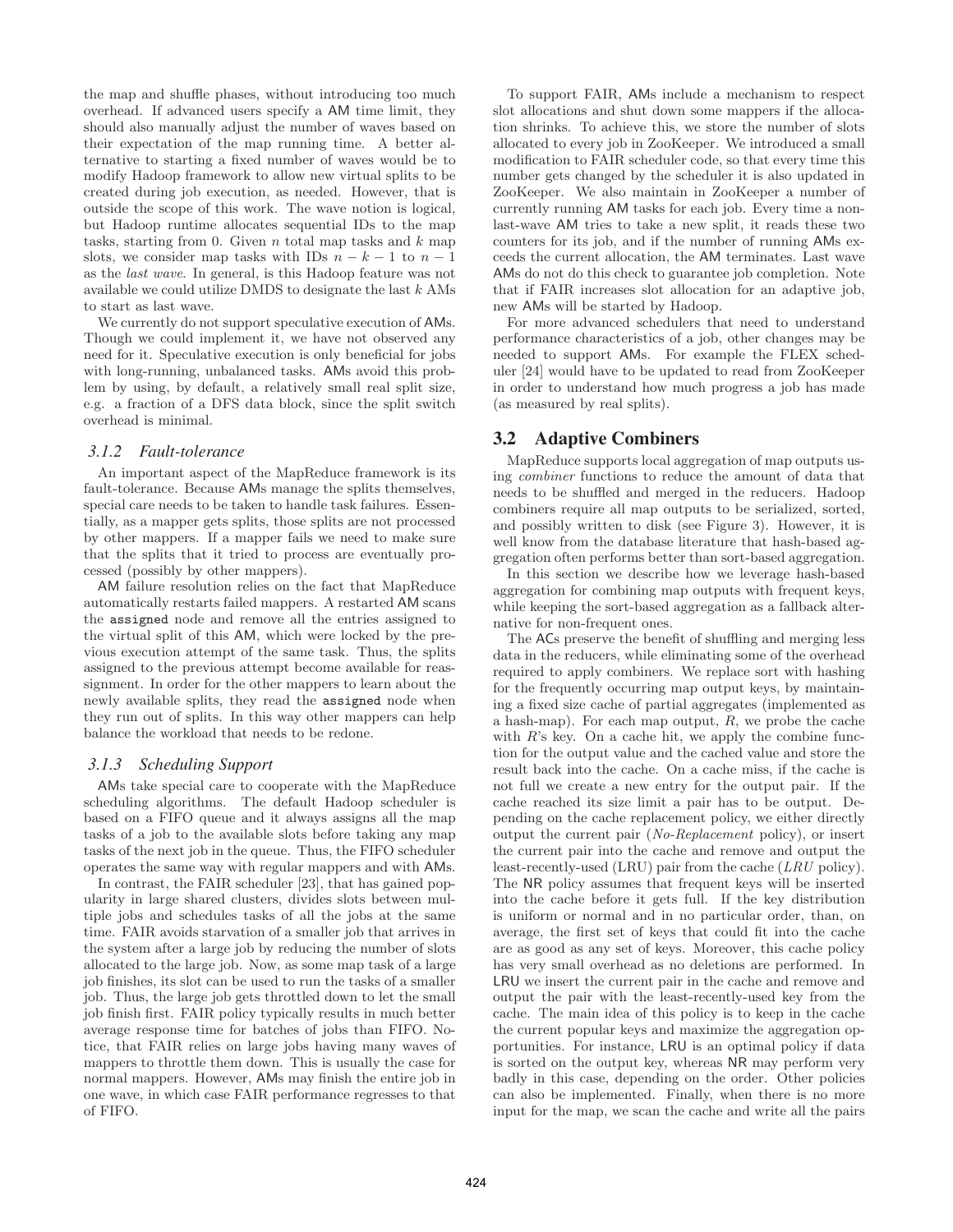to the output.

Notice that ACs are best-effort aggregators. They might not perform all the possible aggregations, but they will never spill to disk. In fact, the regular combiners are still enabled and they will be able to perform the aggregations missed by the cache. Also worth noting is that the ACs operate on deserialized records, as they reduce the amount of data that regular combiners have to serialize and sort. Moreover, ACs benefit increases when they are used with AMs since multiple splits can be processed by an AC without draining and rebuilding the cache.

Multi-core Optimizations: To make use of the multi-core machines available to a Hadoop cluster, usually, multiple mappers are scheduled to run in parallel in different processes, on a single node. Using ACs, each mapper will have its own cache. One such cache can only use a fraction of the memory and do a fraction of the possible aggregations. One way to overcome this is to have a single map process with multiple mapper threads and a single shared cache. ACs could be adapted to work in this multi-threaded setup, using ideas that have been explored for hardware caching of hash tables on multi-core machines in [25].

#### **3.3 Adaptive Sampling and Partitioning**

The partitioning function of a MapReduce job decides what data goes to which reducer. In Hadoop, by default, the partitioning is done by hashing, though a custom partitioning function may be used (e.g., range partitioning for global sorting, or for performance reasons.) Custom or not, the partitioning function is statically decided before the job starts. In cases when good partitioning depends on the input data, a separate sampling job is often used. The sampling could be expensive as it is not clear how much input data the mappers need to process to produce sufficient output between all of them. Also, the sampling effort is wasted when all the data are reprocessed by the main job.

In contrast, our AS technique piggybacks on the main job, and dynamically decides when to stop sampling, based on a global sampling condition. Thus, AS eliminates the need for a sampling stage in which work is wasted, balances the sampling across cluster, and avoids sampling too much or too little.

AS produces a global histogram of map output keys early in the map stage. This histogram has many applications, for example, setting AC parameters, but a particularly important one is AP, which dynamically decides the partitioning function while the job is running.

#### *3.3.1 Adaptive Sampling*

The goal of this technique is to obtain a good sample of the mapper output and balance the sampling workload across the cluster. The main idea is to have mappers independently sample their output data while coordinating to meet a global sampling requirement. After the sampling requirements are met, a leader mapper is elected to aggregate the samples. The coordination between mappers is achieved using ZooKeeper.

AS depends on AMs for two reasons. First, AMs randomly chose input splits to ensure a random block-sampling. Second, AMs guarantee that enough map outputs are generated in the first wave, by not stopping execution until the histogram is produced.

AS has two phases, a Sample-Collection phase and a Sample-



Figure 5: Communication between mappers and ZooKeeper in AS and AP for performing a global sort using a fixed number of samples (samples\_count).

Aggregation phase. In Sample-Collection, the status of the global sampling requirements is stored in a predetermined place in ZooKeeper. An example of a global sampling requirement is a fixed number of samples and, in this case, ZooKeeper stores the current sample count. Figure 5, shows the communication between mappers and ZooKeeper during AS (steps 1 to 3). When mappers start they check ZooKeeper to see if the global sampling requirement is met (step 1 in the figure). If the requirement is not met, the mappers start sampling their outputs. Once a mapper accumulates a small fraction of the required samples (e.g., in the case the fixed number of samples, a good fraction is 1%), it updates the sample count in ZooKeeper, writes the sample to the local disk and publishes the location in ZooKeeper (step 2 in the figure). Once a mapper observes that the global requirement is met, it stops sampling and "applies" for leader election, using ZooKeeper. Once a lead mapper is elected, the leader queries ZooKeeper for the sample locations and retrieves and aggregates all the samples (step 3 in the figure). The overhead introduced by the leader election and the sample aggregation is negligible in practice (1-2 seconds). The non-leader mappers continue their regular map processing.

Depending on why sampling is necessary, the mappers could directly output the processed data or they might have to buffer it until the sampling process has finished. If the sampled data is necessary for partitioning, the mappers cannot output any data until the leader aggregates the samples and the partitioning map is computed (see AP description bellow). In this case, mappers allocate a buffer for storing processed data until it can be output. In case the output buffer becomes full the mappers have the option of discarding and reprocessing the data after the sampling is completed, writing the processed data to disk, or stalling.

The sampling process is balanced across the cluster due to the global coordination between the mappers. Mappers might end up sampling different amounts of data depending on when they are scheduled. Early mappers sample more, while later mappers might not sample at all.

Implementation Details: The status of the global sampling requirements are stored as the data of a predetermined node in ZooKeeper. After computing a sample fraction, each mapper reads the current state of the global requirements, updates them locally, and writes them back to ZooKeeper. Note that for performance reasons we do not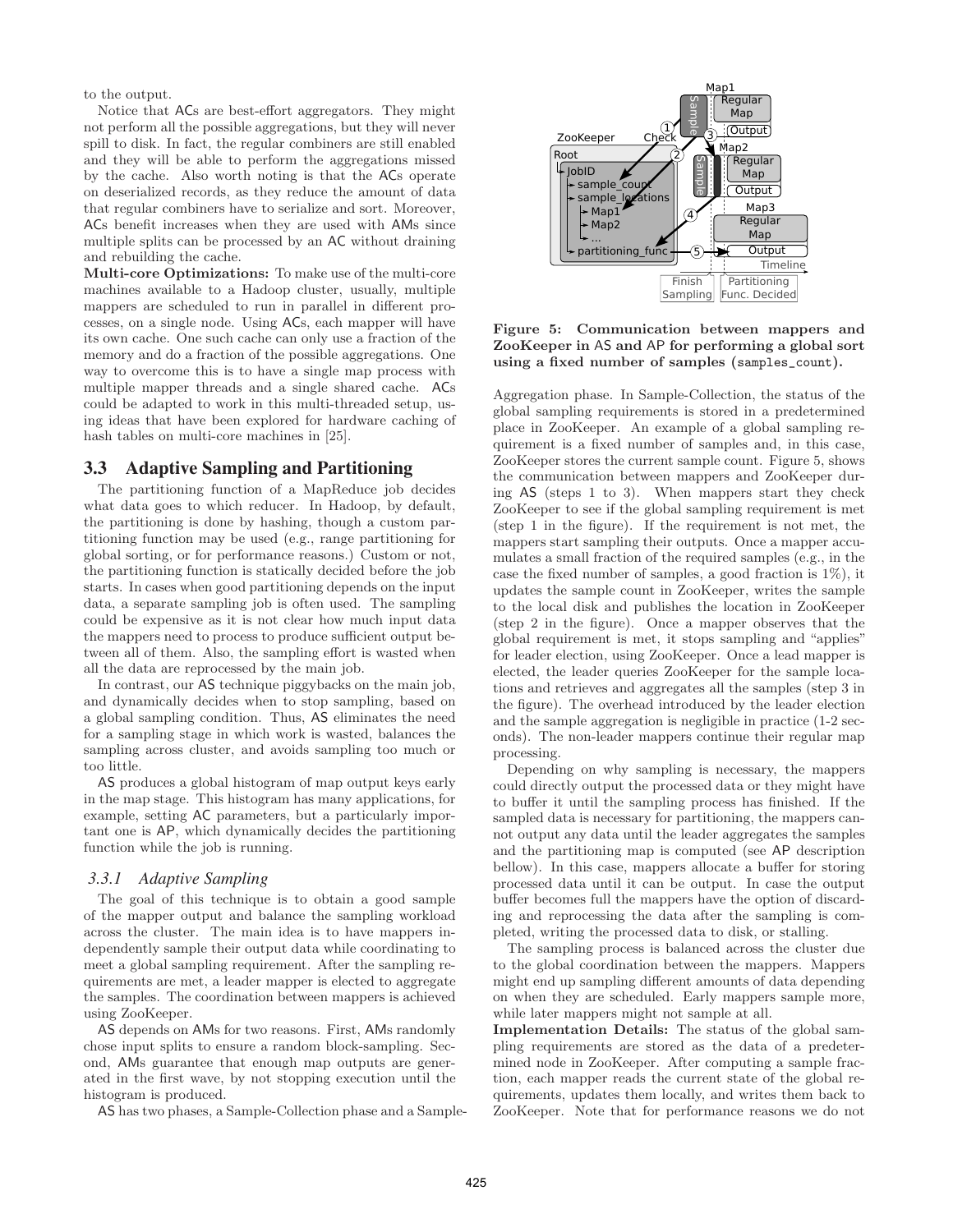perform locking of the ZooKeeper node and state updates might be overridden and more than the required number of samples might be collected. This is not a problem if the samples are easy to produce. In the case where samples are expensive to produce, the chance of multiple mappers updating the ZooKeeper node in the same time decreases, and so the chance of producing more samples than required decreases. For implementing the leader election we use ZooKeeper Sequential nodes as suggested in the ZooKeeper documentation [21]. Sampled data is transferred between nodes using the same mechanism as for transferring data between mappers and reducers.

Various global sampling requirements can be easily implemented. Some of them could include obtaining a certain coverage of the space. For example, if certain ranges have high frequency variations, more samples could be requested in that range, if some information about input data partitioning is available.

Fault Tolerance: As described above, ZooKeeper contains sufficient information about the state of the Adaptive Samplers so that mappers could recover their state in case of restarts. Still, because of the global coordination requirements, the failure of a mapper could slow down other mappers. In the following, we describe two changes to the coordination algorithm which improves recovery for the most probable types of failures, that is, of a node that samples. If there is a software failure, the samples already computed are still accessible to the leader and they need not be recomputed. If there is a hardware failure, the sampled data is lost and recomputing it might be time consuming. To avoid this inefficiency, we change the sampling process so that mappers keep sampling after the global sampling requirement has been met, until the leader mapper finishes aggregating the samples. In this way the lost set of samples is replaced with a new set computed by other mappers in parallel. A less probable type of failure is leader failure. To deal with this situation, we change the leader election process so that non-leader mappers watch for leader failures using ZooKeeper. If such a failure is detected, one of the non-leader mappers becomes the new leader and the sample aggregation process is restarted.

#### *3.3.2 Adaptive Partitioning*

AP determines the partitioning function while the job is evaluated. The main idea is for mappers to start processing data, but not produce any output. In parallel, mappers coordinate and the partitioning function is decided by one of them based on the data seen so far. As soon as the partitioning function is decided, the mappers can start outputting data.

The AP piggybacks on AS, which already aggregated seen map outputs into a single histogram at a leader mapper. Based on this histogram, the same leader computes a partitioning function, and publishes it in ZooKeeper (step 4 in Figure 5). For example, if range partitioning is needed to perform global sort, AP will split the histogram into contiguous key ranges with approximately the same number of total occurrences. As soon as the partitioning function becomes available in ZooKeeper the mappers start outputting data, which triggers the start of their partitioners. Each partitioner, upon start-up, loads the partitioning map from ZooKeeper (step 5) and the job continues normally.

# **3.4 Uses of Adaptive Sampling and Partitioning**

In this section, we look into more detail on how Adaptive Sampling and Adaptive Partitioning could be used as primitives to obtain more optimization opportunities for MapReduce jobs.

Global Sorting: To perform a global sort Adaptive Sampling is used to sample the data and Adaptive Partitioning is used to decide the range partitioning points to balance the data across the cluster.

Joins: Adaptive Sampling and Partitioning is used to perform the following optimization in the case of a redistribution equi-join. In this join algorithm provenance labels are added to the each (key, value) pair, for example "R" for pairs coming from the first dataset and "S" for the pairs coming from the second dataset. In reducers, for each unique key, all the "R" pairs are read first and buffered in memory, then the "S" pairs are streamed by. Using Adaptive Sampling, we detect which of the two datasets has a smaller set of values for each unique key and assign the first label, "R", to it. This optimization reduces the memory utilization in the reducer, and is especially useful for foreign-key joins.

In future we plan to support further join optimization, such as dynamically switch between different join algorithms [26]. Also, in case of skewed joins, we could also use Adaptive Sampling and Partitioning to better balance the workload among reducers, just as in global sorting.

Number of Reducers: Besides balancing the data across the cluster, Adaptive Partitioning could be used to intentionally unbalance the data. One example where this could be useful is when the mappers are very selective and, as a result, the amount of data which need to be processed by the reducers is very small. In this case the pre-allocated reducers waste most of the time in startup and shutdown overheads. Instead, we detect such situations in the Adaptive Partitioner and direct all the data to a single reducer. The rest of the pre-allocated reducers will terminate immediately after the mappers end.

Adaptive Combiner Tuning: Adaptive Sampling is also used for tuning ACs. More exactly we exploit the global sampling mechanism to chose the right configuration parameter for the AC cache. That is, by looking at the global distribution of the data we decide upon the following: (1) whether to use cache or not and (2) which cache policy to use. We make this decision based on the following heuristic. First, if the number of distinct keys in the sample is over 75% of the sample, we disable AC. If the frequency of the  $10^{th}$  most frequent key is over 0.1% of the sample size, or we detect that the keys are ordered, we turn on AC with the LRU replacement policy. Otherwise, AC with NR policy is used. We set cache size based on the average size of the map output record, which we measure in AS. Our experimental evaluation supports this heuristic.

Monitoring: While a job is running, AS is used to monitor or debug the progress of the mappers. As sample locations get published in ZooKeeper, the user may chose to inspect the samples though a web UI, to ensure that the job is executing correctly from the very early stages.

#### **4. EXPERIMENTS**

In this section we describe the performance evaluation of our adaptive techniques. We focused our experiments on the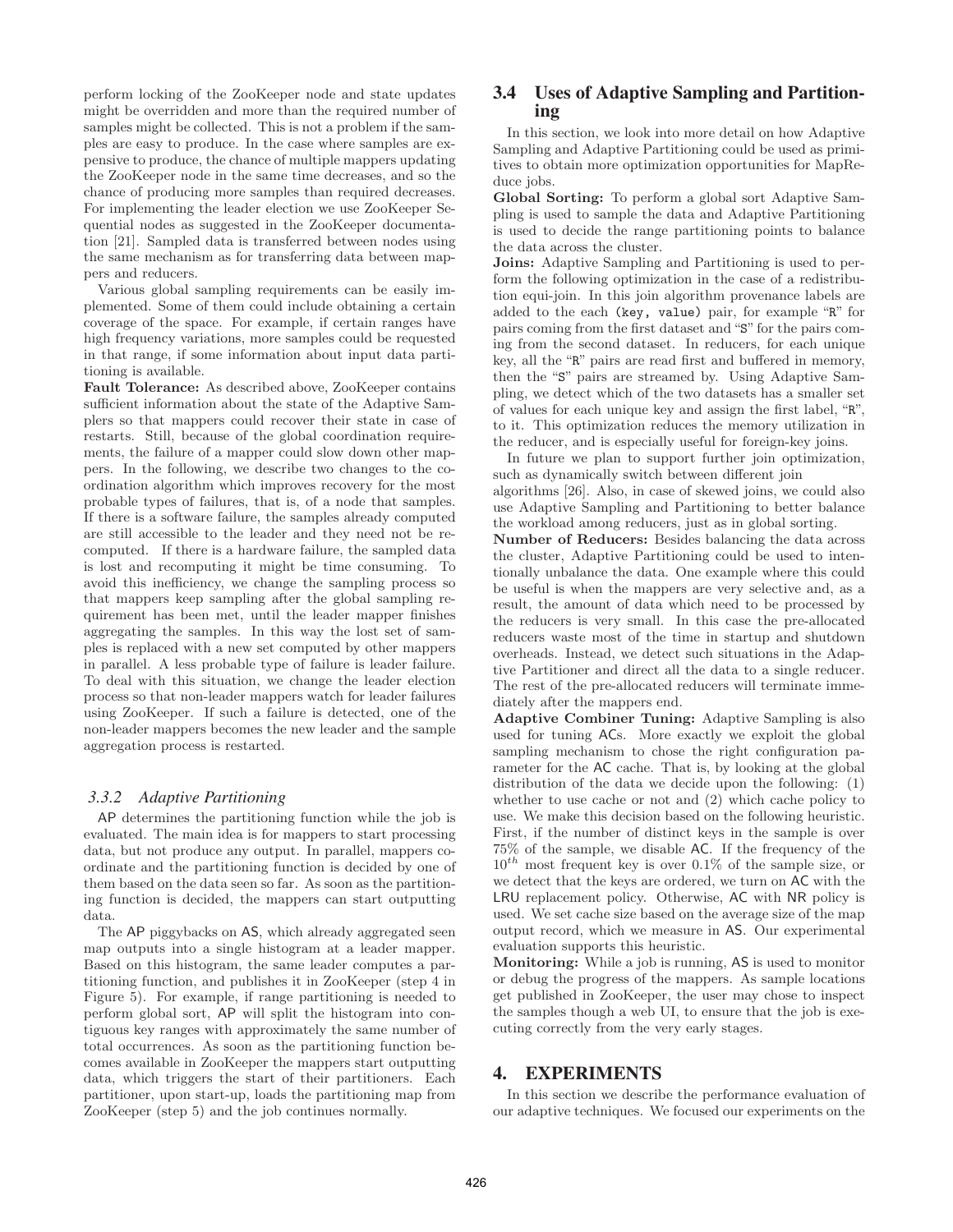following tasks:

(A) Set-Similarity Join: Set-similarity joins pair data items from two collections that are deemed to be similar to each other according to a similarity function. Work done in [27] performed an extensive evaluation of algorithms for computing such joins using the MapReduce framework. The join computation requires three stages of MapReduce jobs, as follows: Token Ordering, RID-Pair Generation, and Record Join. We do not explain the details of the join algorithm here. Instead we refer the reader to the original source of the work. We used the same two datasets as in [27], namely DBLP<sup>1</sup> with 1.2M records for a total of 310MB and CITE- $\textbf{SEERX}^2$  1.3M records or 1,750MB. For our tests we scaled up the datasets by  $10\times$  or  $100\times$  as described in the original paper. In summary the two datasets contain publication information, including publication title, authors, date, and journal. The complete details of the datasets can be found in the original paper [27]. For this task we stored the datasets in HDFS using text files. We used the Set-Similarity Join source-code from the original paper<sup>3</sup> unchanged.

(B) GROUP-BY : The GROUP-BY task operated on a single dataset and grouped records by one, two, or three columns and applied an aggregation function for each group. For this task we used a synthetically generated dataset, called TWL, where records contain four integers, corresponding to three dimensions (A1, A2, A3), and one fact. The dataset had 10 billion records with approximately 12 bytes per record (using variable length encoding for integers) and a total size of 120GB. We stored the dataset in HDFS using Hadoop Sequence Files. The distributions for the four fields were as follows: A1 and A2 had a normal distribution 0 and 300, with a mean of 150 and a standard deviation of 37.5, and A3 had a normal distribution between 0 and 100, with a mean of 50 and a standard deviation of 12.5.

We used Jaql as a high-level query language to generate the corresponding MapReduce jobs for this type of queries. Since the records are small, we used the batch statement from Jaql to group the input data in 100-record batches, to mitigate per-record overhead of HDFS and Sequence Files.

The schema, data value distributions, and the queries for this task, were based on that of a real customer workload. (C) JOIN and JOIN-ORDER-BY The JOIN and JOIN-ORDER-BY queries were performed using a single dataset ("fact" table) and a function which assigned a fan-out coefficient to every record (similar to a "dimension" table). We opted for this approach instead of a regular R-S join in order to better control the fan-out and isolate certain performance artifacts. We used an average join fan-out of 1:30. That is, for each input record, we generated from 0 to 128 output records, with an average of 30 and standard deviation of 44. For these queries we used the Sort Benchmark<sup>4</sup> data generator available as part of the Hadoop [1] code-base. We call this dataset TERASORT. Each record is a sequence of 100 bytes, where the first 10 bytes constitute the key. We used the key to determine fan-out factor and the order of the records. We stored the dataset in HDFS using the custom file format provided by Hadoop for this dataset [28].

Hardware We ran experiments on a 42-note IBM System

x iDataPlex dx340. Each node had two quad-core Intel Xeon E5540 64-bit 2.83GHz processors, 32GB RAM, and four SATA disks. Thus the cluster consisted of 336 cores and 168 disks. The nodes were connected using a 1Gbs Ethernet connection. We used one node for running the master daemons to manage the Hadoop jobs and the Hadoop distributed file system and 40 for running the slave daemons. On each slave node we allocated four map and four reduce slots, so, in total, we had 160 map and 160 reduce slots.

Software On each node we installed the Ubuntu Linux operating system with kernel version 2.6.32-24 64-bit server edition, Java version 1.6 64-bit server edition, Hadoop version 0.20.2, and ZooKeeper version 3.3.1. To maximize parallelism and minimize the running time, we made the following changes to the default Hadoop configuration: 512MB sort buffer with 25% allocated for bookkeeping information in the mappers, 200MB merge buffer in the reducers, 300 merge factor in the mappers and the reducers, 128MB DFS block size, 128K I/O buffer size, replication factor of one, disable speculative execution, start reducers when mappers start, reuse JVM, and 4GB JVM heap space. We started three ZooKeeper servers each on a different node. We ran each experiment three times and we report the average running time.

# **4.1 Adaptive Mappers Performance**

First, we analyzed the overhead introduced by using AMs with ZooKeeper by running a map-only job that slept 1 second for each input record. In order to exclude HDFS performance overhead, we used minimum-size records (1 byte). Figure 6(a) shows the total running time of the job on 20 slots, using both regular mappers and AMs, while varying the number of splits from 20 to 200 to 2000. The input data had 2000 records; thus, for every slot, the job slept for 100 seconds, on average. In case of regular mappers, the job ran with 1, 10, or 100 waves of mappers, respectively. AMs always ran in one wave.

The time difference between the regular mapper tests is due to the overhead incurred by Hadoop for communication, scheduling, and starting map tasks. AMs did not incur this overhead. Notice that JVMs were reused. As we increase the number of splits, the AMs overhead actually decreases because the AMs have more splits to chose from and the probability of a collision when locking a split decreases (see Section 3.1 for details). From the system logs we saw that on average it took around 10ms to lock a split once an AM was initialized.

Next, we evaluated the performance of the AMs on One-Phase Record Join (OPRJ) stage of the set-similarity

join [27]. This algorithm uses one MapReduce job, which broadcasts the list of joining RID-pairs to every mapper and streams the original input data, to produce complete join results. We computed the join between the DBLP and CITESEERX datasets scaled up 10×.

Figure 6(b) shows the running time of OPRJ using regular mappers with different split sizes and adaptive mappers. For this experiment we used only 5 cluster nodes (with 40 map slots) to ensure that every node got a non-trivial amount of data. For regular mappers, the 2048MB split size generated a single wave of mappers. At each of the following steps we divide the split size by two and the number of map waves doubles. AMs used a single wave of mappers.<sup>5</sup> The

<sup>1</sup>http://dblp.uni-trier.de/xml/dblp.xml.gz

<sup>2</sup>http://citeseerx.ist.psu.edu/about/metadata

<sup>3</sup>http://asterix.ics.uci.edu/fuzzyjoin/

<sup>4</sup>http://sortbenchmark.org/

<sup>5</sup>We forced the number of waves to be one instead of the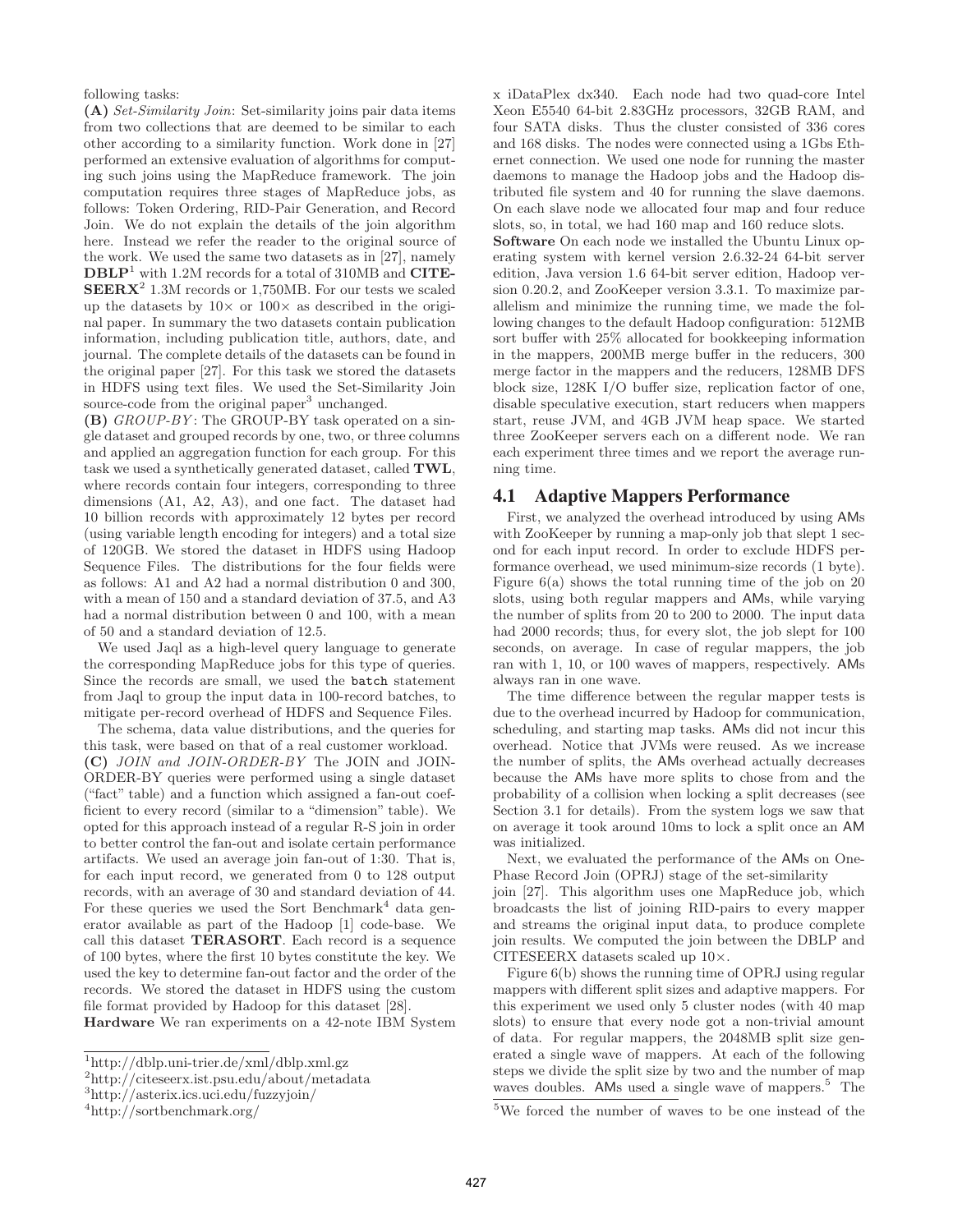

Figure 6: Comparison between regular mappers and Adaptive Mappers performance.

poor performance of the regular mappers as the split size decreases is due to two reasons: (1) the time needed to load the list of RID-pairs in memory each time a mapper starts and (2) the Hadoop overhead for scheduling and starting the map tasks. Even when we used a 2048MB split size, regular mappers were still slower than AMs because AMs balance the workload better across the cluster (CITESEERX records are longer than the DBLP records and so they need more processing time). We can see that AMs improve performance 3× compared to the default Hadoop split size (64MB).

Finally, we ran a map-only job that performed a broadcastjoin on 1 billion TERASORT records. Figure 6(c) shows the running time of the job using regular mappers with different split sizes and adaptive mappers. For regular mappers we varied the split size between 8MB and 1024MB. The 1024MB splits case used a single wave of mappers. AMs also used a single wave of mappers. We can see that regular mappers perform the worst when we used the largest block size. This is because the input data was sorted by the join key, which was correlated to join fan-out. As a consequence, some input splits had many keys with large fan-out while others had many keys with very small fan-out. This created an imbalance between the mappers when we used large split size. As we decreased the split size, the workload balance improved. AMs are even faster than the fastest regular mappers setting (64MB splits). This is because the regular mappers setting used 20 waves of mappers which introduced significant scheduling and startup overhead.

We conclude that AMs significantly improve the performance and robustness of MapReduce jobs across workloads. They minimize the map startup overhead and balance the workload across the cluster. Moreover, as we will see next, AMs improve the performance of MapReduce jobs even further when used in conjunction with ACs.

#### **4.2 Adaptive Combiners Performance**

We evaluated AC performance on two workloads. First, we focused on the first MapReduce job of the Basic Token Ordering (BTO) algorithm of the Set-Similarity Join [27]. This job tokenizes the join attribute values from each dataset, normalizes the tokens, and computes token occurrence frequencies. Since dataset sizes are typically large, relative to the dictionary size, the use of combiners to compute partial

counts for each token provides a very important performance boost.

For this experiment, we computed a self-join on the DBLP dataset scaled 100×, to 32GB of text. The number of unique tokens was scaled  $10\times$  to around 5 million, while maintaining the original long tail distribution of occurrences.

Figure 7(a) shows the running time for the first MapReduce job of the BTO algorithm for the following cases: (1) regular mappers and combiners ("Reg."), (2) AMs and regular combiners ("AM"), and (3) AMs and ACs with different cache sizes and cache replacement policies, No-Replacement (NR) and Least-Recently-Used (LRU). We varied the cache size from 1K to 1,000K records, which is the default in our implementation. The bars represent the running time of the job, while the lines represent the cache miss ratio (indicated on the right-hand-side axis). We can see how LRU yields better performance than NR on small cache sizes. This is due to a very skewed distribution of the tokens, as the frequent tokens are better captured by the LRU policy. However, LRU performance did not improve when cache size grew above 100K, as the cache maintenance costs offset the gains from extra cache hits.

Performance overhead of NR was negligible, even when it had a very poor miss ratio due to small cache sizes. Using AMs and ACs with a cache size of 1,000K we obtained about 2× improvement over regular MapReduce job. Note that the input data is processed at a rate of about 6MB/s. This slow processing speed is mainly due to user code in the mapper which has to remove punctuation, normalize case, and tokenize each input record. This leads to the creation of many Java objects and limits the speedup. The speedup would be much larger if the mapper was I/O-bound. Also worth noting is the fact that the largest cache size could only fit one fifth of the unique tokens.

The second set of experiments for evaluating ACs performance was on the GROUP-BY task. The aggregation function was count. Figure 7(b) shows the running time of the query for grouping on the A1 dimension for the same four cases as in the previous experiment. For the settings which used ACs we used a cache size of 1K. The A1 dimension had 300 unique grouping keys and so they all fit in the cache. We can see that, with regular mappers, ACs improved performance over regular combiners by a factor greater than 2×. Adding AMs improved the performance even further. Since all the keys fit in the cache, we had 0% miss ratio

default of four in order to clearly isolate the performance characteristics of the AMs.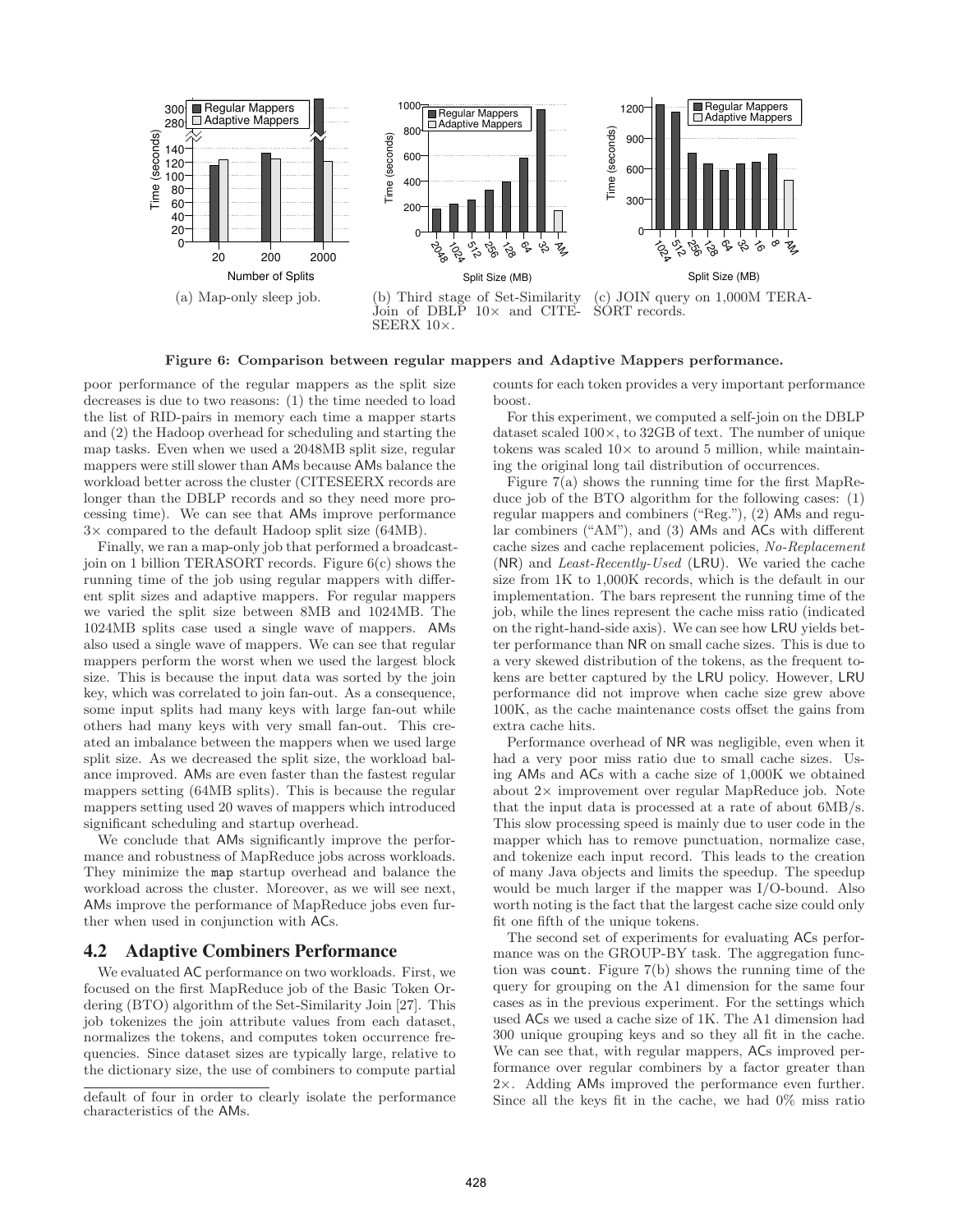

Join, Basic Token Ordering, of DBLP  $100 \times$  with  $10 \times$  unique tokens.

the TWL dataset.

Figure 7: Comparison between regular combiners and Adaptive Combiners performance.

and there was little to no difference between the two cache policies.

Figure 7(c) shows the running time for the same query, but grouping on dimensions A1 and A2. Over the two dimensions we had 90,000 unique grouping keys. The figure also shows the miss ratio for each cache size. We can see that for the largest cache size, which could accommodate all the keys, the ACs bring a  $3\times$  performance improvement over regular combiners. For the small cache size case, the LRU policy becomes very expensive. This is due to the more complex data-structures which have to be maintained and to the replacements which take place on every miss. All this cost is paid without improving the miss ratio significantly. Still, the NR cache policy performs significantly better for the small cache sizes and is at most as expensive as the using a regular combiner. Due to lack of space we do not include evaluation of the query grouping on all three dimensions A1, A2, and A3. Its behavior was very similar to that of the previous query, and the default AC (NR policy, 1M records cache) provided around  $2 \times$  improvement.

Overall, we conclude that group-by jobs can significantly benefit from using ACs, and, when used in conjunction with AMs, the performance improves even further. The main benefit of ACs over regular combiners is that ACs do not have to serialize, sort, and deserialize the data in order to apply the combine function. By stitching splits together AMs allow for the cache to be reused. In general the NR cache policy brings significant improvements, but for cases where the cached keys follow a power-law distribution and we can only afford a small cache size the LRU policy performs better than NR.

# **4.3 Performance of Adaptive Sampling and Partitioning**

In this section we analyze the performance of the AS and AP using the same broadcast-join query on TERASORT records that we used in Section 4.1, followed by a global sort of the results.

To produce the global order, first, a range-partitioning map has to be computed, based on a sample. We used the following four methods for answering this query. (1) "Client Input Sample" followed by "Join and Sort Job": sequentially sample *input data* in the Hadoop client (before the job is

launched, same as the Terasort package in Hadoop) then run a job that does the join and sort operations. (2) "Client Join Sample" followed by "Join and Sort Job": use the map function in the client and sequentially sample *join results*, then run the join-and-sort job. (3) "Join Job" followed by "Client Input Sample" and "Sort Job": use two MapReduce jobs where the first one computes the join while the second one sorts the data. We sample the sort input in the client before starting the sort job. (4) "Adaptive Job": using AMs (four waves), AS, and AP. Another alternative would be to use a sampling job followed by a join-and-sort job. This would be similar to the techniques available in Pig [29]. We believe that the join-job-sort-job alternative covers this case as it also includes the overhead of using an additional job, and it would also require extra processing for computing the sample.

Notice, that sampling the input data is not feasible if the sort key comes from the reference data, or is computed from both join inputs. We purposely chose to sort on the fact key, to compare against client-input-sampling jobs. Also, "Client Join Sample" strategy assumes that client machine has enough resources to run the map function. E.g. it has enough memory to load the reference data. In our case, we ran the client on the spare node in the same cluster that Hadoop was using.

Due to the high volume of data being shuffled over the network and the large number of simultaneous readers of map outputs, we noticed that for these experiments some reducers reported network errors, resulting in very unstable performance. To avoid this problem we decreased the number of reduce slots by half.

Figure  $8(a)$  shows the running time of the entire query including the time spent in the client for different methods while varying the amount of collected samples from 100K to 2,000K. We used 100 million TERASORT records as input. Each of the four methods is represented by a vertical bar (broken down by parts, if applicable). The time to sample input data is very small compared to the overall job time and it is not visible in the figure. Notice that for the adaptive method, the processing done while sampling is not lost. We can clearly see the benefit of sampling join results (2) versus sampling input data (1), as the input data do not capture the skew of the join result which leads poor performance due to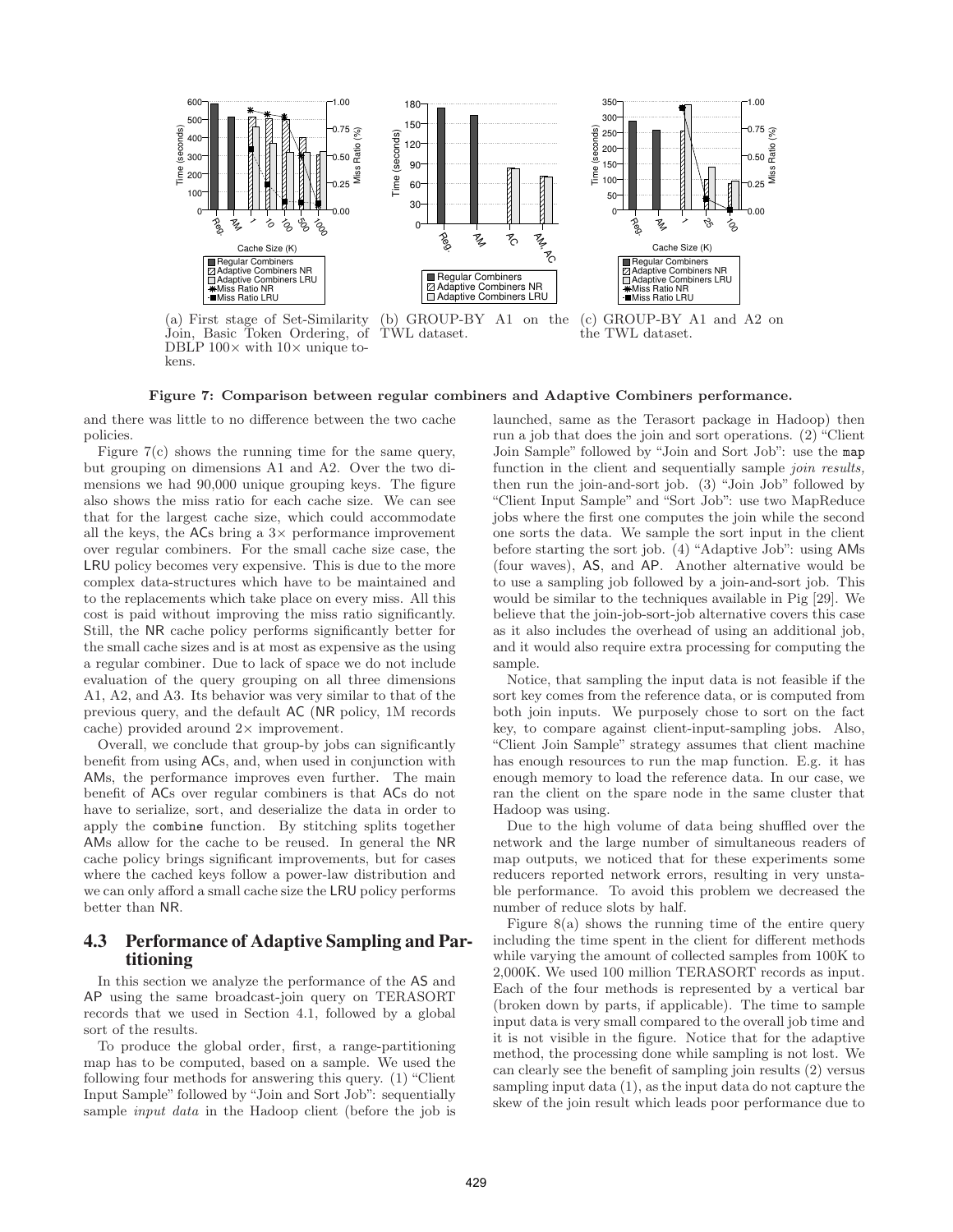

#### Figure 8: Comparison between regular and Adaptive Sampling and Partitioning on a JOIN-ORDER-BY query on the TERASORT dataset.

imbalance among the reducers. Even if sampling join results in the client does not take a significant amount of time, the Adaptive job (4) achieves better performance than the client-join-sample job (2) due to the use of AMs. Because of the join fan-out, the map output increases  $30\times$  and AMs use all four waves of mappers (versus one used by the regular job) to overlap map time with shuffle time. The method using a join job and a sort job (3) does not perform very well because of the time spent on scheduling and starting an additional job. System logs for AS showed that for the 100K samples case, around 60 mappers produced samples (out of 160 running in parallel), and it took around one second to elect the leader, collect and aggregate the samples and propagate the partitioning map. For the 2,000K samples case, the entire process took around three seconds.

Figure 8(b) demonstrates the danger of doing open-ended sampling in the client. In this experiment we used 10 million input records, and to emulate an expensive join we introduce a look-up cost (1ms per input record) and a match cost  $(0.1ms$  per output pair). In this case the job sampling client input data (1) was no longer significantly affected by data skew as its running time was dominated by the time spent in the map phase. The time spent in the client for computing join samples (2) increased with the sample size and becomes a significant part of the entire job. Again, the method using two jobs (3) did not perform too well due to the cost of running two MapReduce jobs. The adaptive method was the fastest of the four.

We conclude that none of the client-sample methods, nor the multi-job method are a good overall solution and that choosing the wrong method can be very expensive. On the other hand, using the adaptive techniques is a robust solution that has the best performance. Overall, the adaptive job is always the fastest approach because it does not waste time in the client, it achieves a better balance in the reducers as it samples join results, not input data, and it overlaps map and shuffle time.

#### **5. RELATED WORK**

The MapReduce paradigm [3] has gained a lot of attention in academia [30, 17, 7, 8, 9, 10, 31] and industry [4, 16, 32, 5]. A comparison of the MapReduce paradigm with parallel DBMS has been done in [31]. A number of higher-level languages have been proposed on top of MapReduce, including Hive [5], Jaql [16], and Pig [4]. These systems include various techniques for dealing with global ordering, map side joins, join reordering, skewed joins, and hash-based partial aggregation [4, 29, 5]. Nevertheless, all these techniques need to be turned on explicitly and configured by the user before the job starts. Moreover some techniques, like sampling and skewed joins, require running an additional MapReduce job. On the other hand, our adaptive techniques are always turned on, tune themselves based on the data seen so far, and do not require additional MapReduce jobs.

In [17], the authors did an extensive evaluation of how different configuration parameters affect job performance in Hadoop. Our techniques try to mitigate these effects and make job configuration less prone to expensive tuning errors. A number of techniques have been proposed to improve the performance of MapReduce jobs [7, 8, 9, 10]. In [9], the authors propose a set of general low-level optimizations which include improving I/O speed for local data, exploiting indexes, using different decoding schemes when deserializing the data, using fingerprinting for faster key comparisons, and block size tuning. The authors of [8] observed that collocating data blocks in the distributed file system and adding an index to each block substantially helps the performance of join algorithms. The study in [10] focused on grouping MapReduce jobs that perform common computations and evaluating each group as a single job. In [7], the authors modified the MapReduce architecture to allow pipelining of the intermediate data between operators. All these four studies are complementary to our study and can be used in our framework to improve the performance even further. More recently, in [33], the authors studied the problem of using MapReduce for one-pass analytics. Similar to our Adaptive Combiner ideas, they propose using hash-based techniques for grouping. They utilize a different replacement strategy, and in their setting, data is serialized before partial aggregates are computed and the partial results are stored in serialized format. As a consequence, they require an extra serialization/deserialization step before the aggregate function can be applied, unless the partial aggregation function can be done on the serialized objects. Nevertheless, our Adaptive Mappers, Adaptive Sampling and Adaptive Partitioning techniques can be employed to boost their performance even further.

MapReduce framework is already dynamic at a task level, i.e. at runtime it decides where and when to execute each task. However, its set of tasks is static. Dryad [11] goes one step further by allowing modification of the dataflow graph once a task is finished. The recently developed Ciel [15] framework adds additional flexibility by allowing user tasks to spawn new tasks, in a controlled way, while maintaining transparent fault tolerance. Still, SAMs are adaptive at a lower granularity, as individual tasks can alter their execution depending on the global state. This allows us to efficiently support techniques such as Adaptive Mappers that are able to minimize the number of task start-ups and balance the workload at the same time. It is not clear how to achieve the same effect using Ciel's task spawning mechanism.

Dryad [11], as well as Hadoop, has considered techniques to direct multiple input partitions to a single task, however, all of these techniques need to be setup statically before the job starts, hence, in the general case, they cannot balance